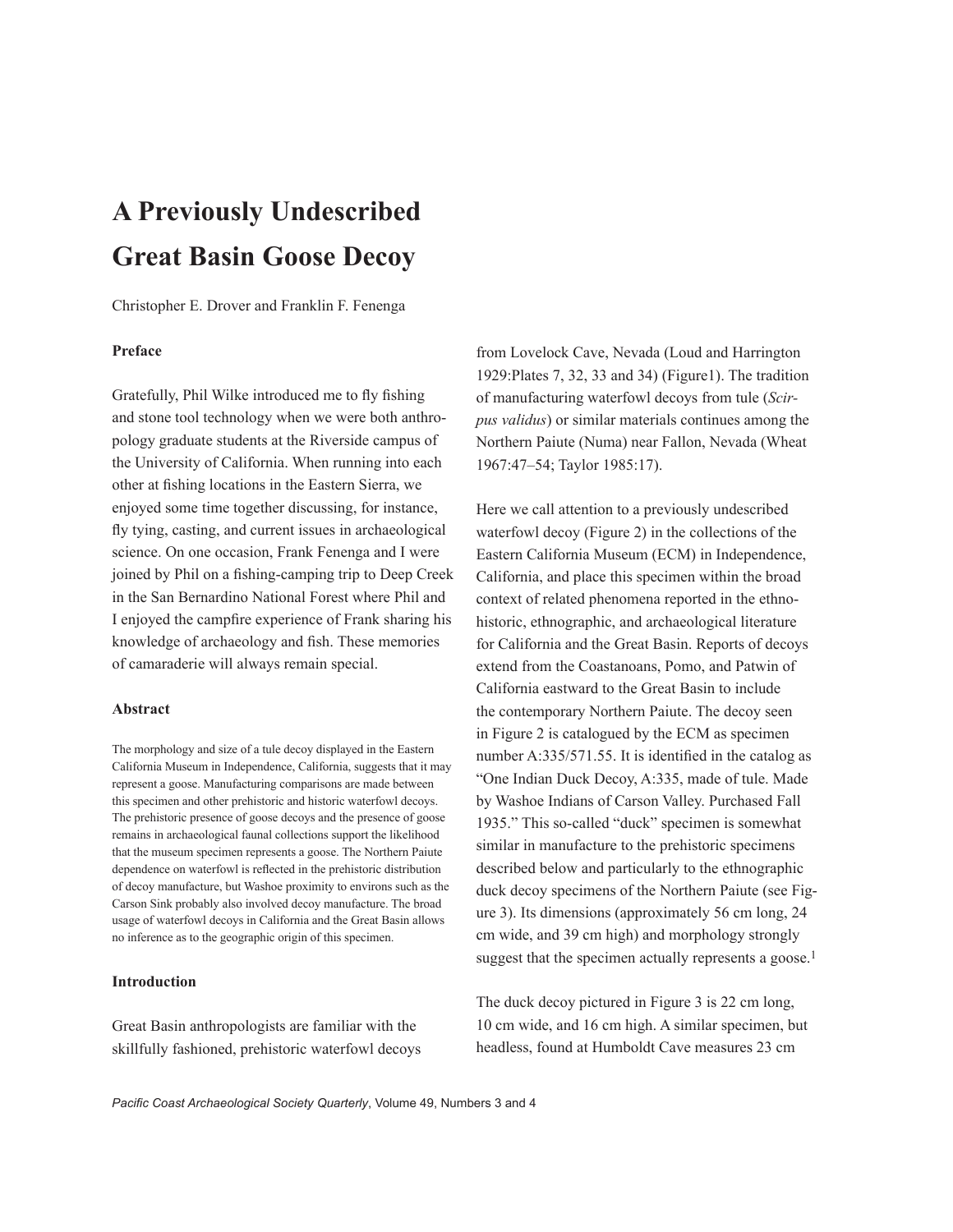

Figure 1. General map of the western Great Basin.

long, 11 cm wide, and 7.5 cm high (Heizer and Krieger 1956:13). The agreement in dimensions of these two duck specimens and the size contrast between them and the ECM specimen with its proportionally long neck further convinced us that the Washoe artifact represents a goose.

#### **Decoy Manufacture**

Manufacture began by first bending and binding a bundle of approximately 10 to 15 large tules. The bundle was then bent into a U-shape and the tules were subsequently constricted several inches from their ends to form the tail. The formation of the interior of the body was accomplished by bending single tules into a U-shape lengthwise over the front of the

original bundle and by tying them in a splayed fashion inside the original U-shaped bundle.

Finally, the neck was formed by pushing five or six U-shaped tules up through the central body and binding them together, bending and progressively binding the tules more tightly into a head and a representation of a bill. The contemporary wrapping cords on duck decoys are either string or what appears to be wool yarn. Note that the duck decoy's cordage in Figure 3 is twined tule. The manufacture of the ESM specimen (Figure 2) closely resembles that of the modern Northern Paiute duck decoy, *pihidi?aa* (see Liljeblad et al. 2012:31), shown in Figure 3, which was crafted by Ivan George of Stillwater, Nevada (and now in the possession of the lead author).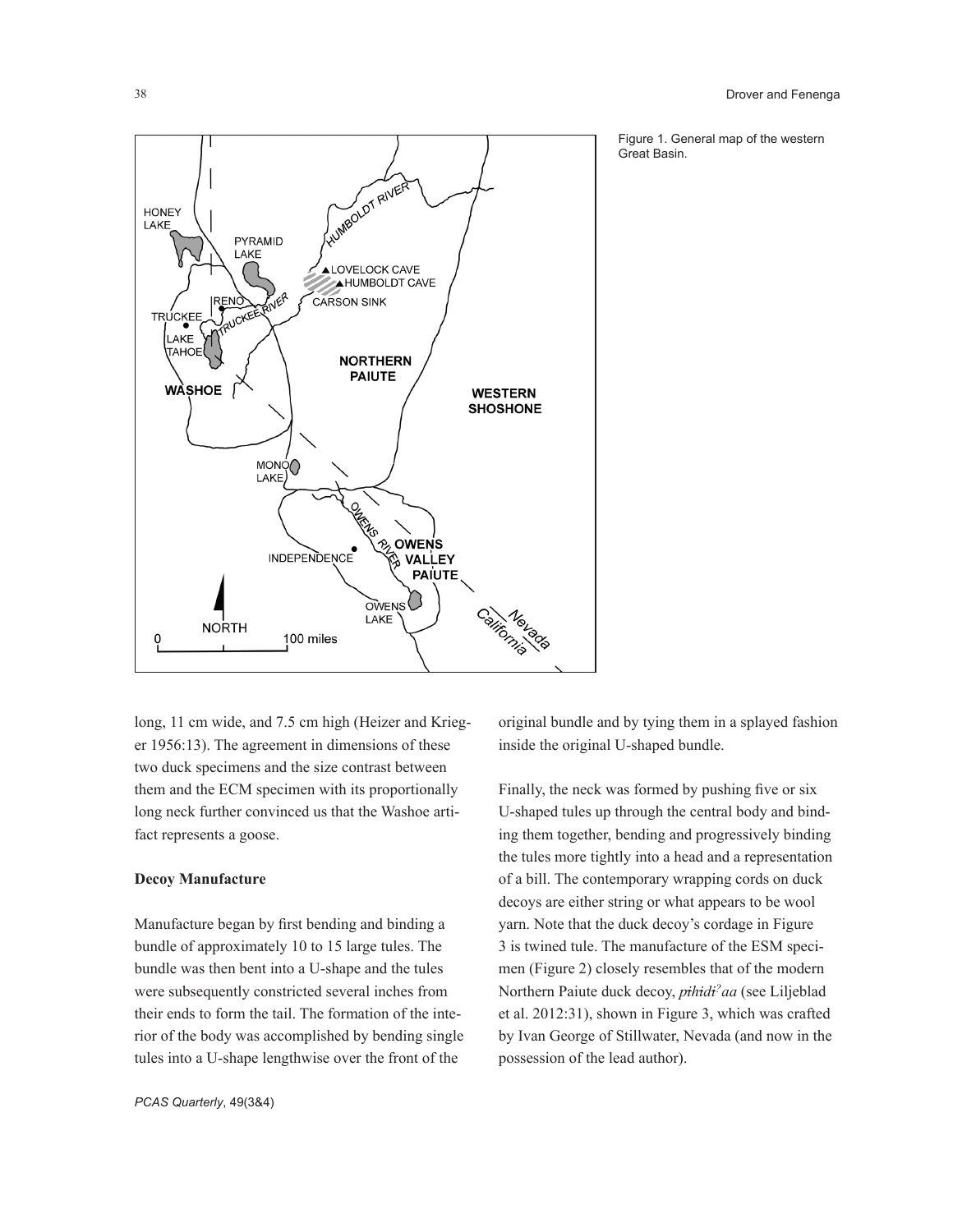

Figure 2. Waterfowl decoy made from tule in the collections of the Eastern California Museum (Cat. No. A:335/571.55), interpreted herein as a goose decoy. Specimen is 56 cm long and 35 cm high.



Figure 3. An ethnographic Northern Paiute tule duck decoy purchased by the lead author with a tag that reads "Ivan George of Stillwater, Nevada." Specimen is 22 cm long and 16 cm high.

#### **Archaeological Background**

Migratory waterfowl have long been a source of food and materials in the Great Basin and California, and their remains have been found in early Archaic sites near lacustrine habitats, such as Lovelock Cave, Nevada (Loud and Harrington 1929:35), Humboldt Cave, Nevada (Heizer and Krieger 1956:107), Danger Cave, Utah (Jennings 1957:Appendix C), Hogup

Cave, Utah (Aikens 1970:Appendix V) and the Irvine site in coastal Orange County, California (Drover et al. 1983:48–49). It is noteworthy that remains of geese (*Branta* spp., *Chen* spp., and *Anser* spp.) are represented in the Lahontan Basin at Lovelock Cave (Loud and Harrington 1929:35) and Humboldt Cave (Heizer and Krieger 1956:107), but they are not documented in the eastern Great Basin at either Danger Cave (Jennings 1957:Appendix C) or Hogup Cave (Aikens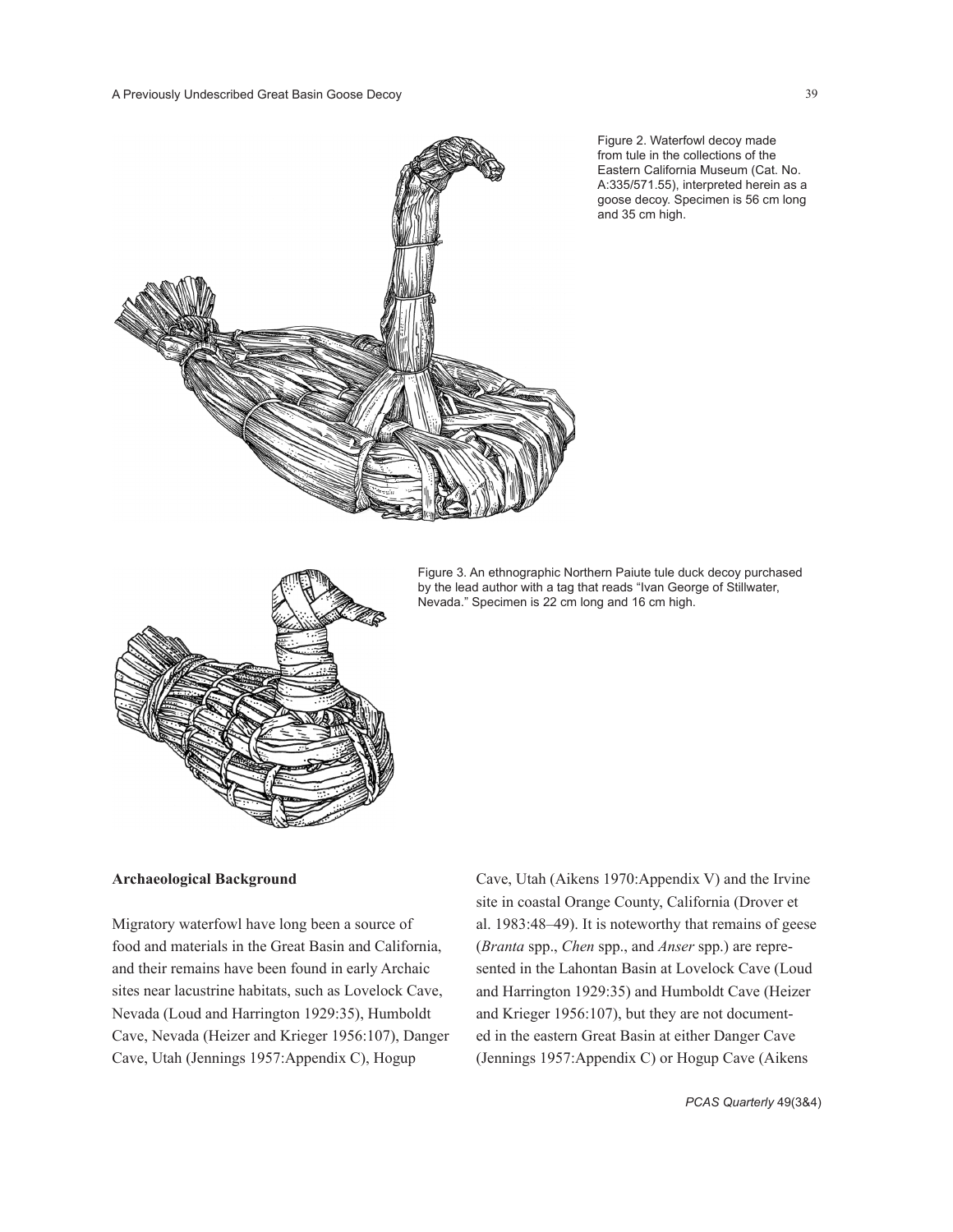1970:Appendix V). It is unclear whether this absence reflects different migratory routes and/or procurement strategies, and it is doubtful that the difference is due solely to differential preservation. Given the nature and location of the above mentioned cave sites and the nesting habits of ducks and geese, it could be that the presence of the faunal specimens is cultural; however, the habits of carnivores could result in the introduction of some noncultural avifaunal remains into sites.

To date, prehistoric waterfowl decoys have been recovered in Lovelock Cave (NV-Ch-18), Humboldt Cave (NV-Ch-35), and Ocala Cave (NV-Ch-24), but they are unrecorded from other dry cave sites in similar habitats. Loud and Harrington (1929) described two varieties of decoys recovered from Lovelock Cave, painted (Type I) and stuffed (Type II). The Type I body was formed by bending a bundle of 25 or 30 large bulrush stems (*Scirpus validus*) and binding them together. The ends were then sewn to the body to affect a realistic pose. Next, the bend of the rushes was smoothly bound over with split rush to form the breast; the bird was then painted with black and reddish-brown pigments. Finally, white feathers were applied, the quills of which were stuck under the breast wrappings and held in place with fine cords of Indian hemp (*Apocynum cannabinum* L.). The completed painted decoy illustrated and described in Loud and Harrington (1929:114, Plate 345), which is only 27.5 cm long, is the commonly represented canvasback drake (*Nyroca* cf. *valisineria*), or *tohatsakwaadi* in Northern Paiute (Liljeblad et al. 2012:743).2 Only ducks seem to have been represented by the painted decoys.

Ducks, geese, and other waterfowl were imitated by the Type II decoys and were manufactured by the Northern Paiute. Loud and Harrington (1929:114) described the bodies as being made in approximately the same way as the painted type, but the breast was not bound. Instead of a complete rush head, there was a rush stub, or nipple, that projected from the body to

which a complete stuffed bird head (with skin, feathers, and beak) was attached. Some of these ancient decoys still had a loop of cord on the breast and one under the tail, both of which likely served for the attachment of an anchor cord.

In the upper Lovelock Cave deposits even smaller birds (Type II) were mounted on sticks (see Loud and Harrington 1929:114 Plate 34a). One such specimen is 11.4 cm long, and it was nearly destroyed by insects (as were the other examples). Species represented by Type II decoys included Canada goose (*Branta canadensis*), white-fronted goose (*Anser albifrons*), American merganser (*Mergus merganser*), and pintail (*Anas acuta*).3, 4

Loud and Harrington (1929:181) also described three fragmentary specimens of Type II decoys from the nearby Ocala Cave. These included the neck of an American coot, or "mud hen" (*Fulica americana*),5 stuffed with saltgrass, the head and neck of a mud hen stuffed with saltgrass, and the head of a California gull (*Larus californicus*) stuffed with grass. The gull and other non-waterbird decoy specimens may represent "confidence" decoys, or mimics of birds that occupy the same niche and around which game birds feel safe.

The Lovelock Cave (and possibly Humboldt Cave and Ocala Cave) specimens are associated with the Transitional to Late Lovelock culture phases which date between 1000 BC and AD 500 (Grosscup 1960:Figure 10). Two of the 11 Lovelock Cave duck decoys were dated by accelerator mass spectrometry at  $2080 \pm 330$ BP and  $2250 \pm 230$  BP (Tuohy and Napton 1986). The Lovelock Cave specimens were designated as the official *State of Nevada Artifact* in 1995 (Nevada Legislature 2013).

Heizer and Krieger (1956:13) described several decoys and four twisted tule fragments of probable decoys from Humboldt Cave that were constructed quite like the modern Paiute duck decoys shown by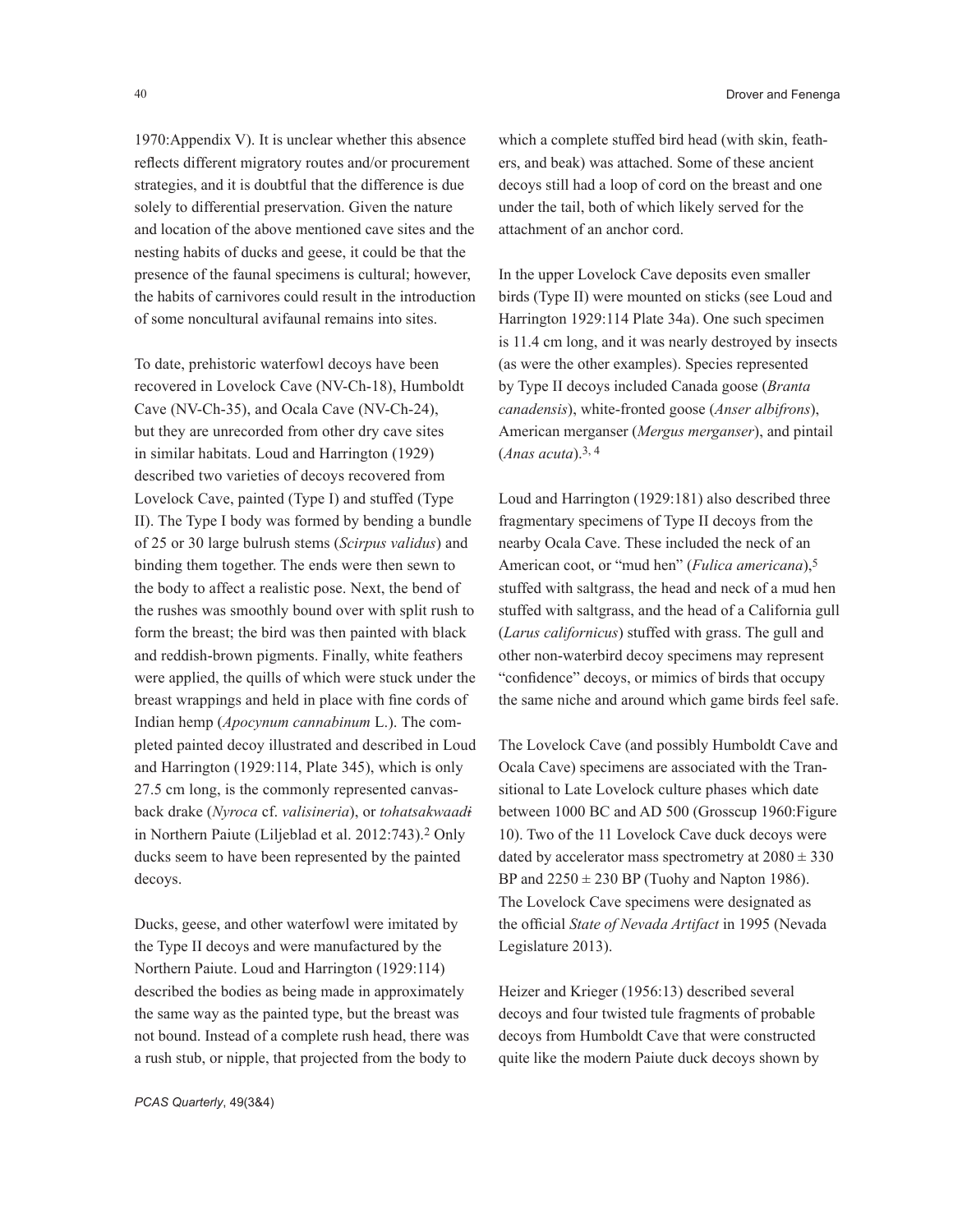Loud and Harrington (1929: Plates. 33, 59). They were made of unusually large tule culms bound into bundles of two and three and bent to simulate the body of a waterfowl, with the tail ends clipped short. The tule foundation of their modern specimen, rather than covered with a skin or painted, has blue-black feathers stuck into the clipped ends that form an upright tail. A sharp peg protrudes from the body toward the front, presumably to support a head. A mooring line was observed wound once around a large tule at the front, brought up and wound twice to the peg, then led out again. The decoy body described by Heizer and Krieger (1956:13), recovered just below ground surface at the front of Humboldt Cave, is 23 cm long, 11 cm wide at the neck peg, 5 cm wide at the tail, and 7.5 cm high to the peg, which is 3.5 cm tall.

Heizer and Krieger (1956:13) noted that all four Humboldt Cave fragmentary decoys were found near the deposit surface. Two of these are only heads, while the other two from the same place are probably tail parts. In view of the similar morphologies of waterfowl decoys crafted by the historic Paiute, a relatively late manufacture of these specimens is indicated. Since the decoys and stuffed bird heads from both Lovelock Cave and Ocala Cave were found at or near the surface, there is probably a cultural-historical connection between the last cave occupations and contemporary Paiute manufacture (Heizer and Krieger 1956:13).

Of the aforementioned archaeological specimens, the only goose decoys are Type II specimens derived from Lovelock Cave. They represent a Canada goose (*Branta canadensis*) and a white-fronted goose (*Anser albifrons*).

#### **Waterfowl As Ethnographical Subsistence Resources**

There is an absence of decoys from eastern Great Basin archaeological sites, yet there is ethnographic documentation of waterfowl hunting throughout

the Great Basin (Fowler 1986:82). Waterfowl could have been taken using the same netting employed for rabbit drives and terrestrial bird drives, but they were also shot from blinds after being attracted to decoys. They may have been hand captured at water's edge when molting impaired their flight (Kelly 1932:90). When on water, the birds could have been captured from beneath by disguised swimmers (Fowler 1986:82, 87) who might have employed the use of decoys such as those collected at Carson Lake, Nevada, in 1859, which had "crutch-top" handles appended to the underside to facilitate manipulation (see Fowler and Liljeblad 1986:Figure 4). The focus of ethnographic Northern Paiute decoy use appears among the *Doidikaadi* (cattail-eaters) of the Carson Sink area in Stillwater, Nevada. The tule decoy of the Northern Paiute is known as *pihidi?aa*, and the dry cattail bag for carrying decoys is *mago?o* (Kelly 1932:90; Liljeblad et al. 2012:38).

In the recent past, traditional manufacturing of waterfowl decoys continued among the Northern Paiute and Washoe (Stewart 1941:424, Elements 180 and 181a). D'Azevedo (1986:479) had more to say about the Washoe, identifying duck and goose decoys of twisted and bound tules and stating specifically that mallards (*Anas platyrhynchos*), Canada geese, and whistling swans (*Olor columbianus*) were the largest and most favored species represented. The manufacture of tule duck decoys similar to those described above also continues among the Northern Paiute (Wheat 1967:47–54) (see Figure 3). It is noteworthy that while Steward (1938:Figure 7) reported the availability of ducks in the southern Owens Valley, and Liljeblad and Fowler offered the following observation:

The heavy dependence of the Northern Paiutes on waterfowl had no counterpart in Owens Valley. Decoys, nets (other than the rabbit net also used for catching fish), and communal duck hunting were generally unknown in the Sierra Piedmont [1986:418].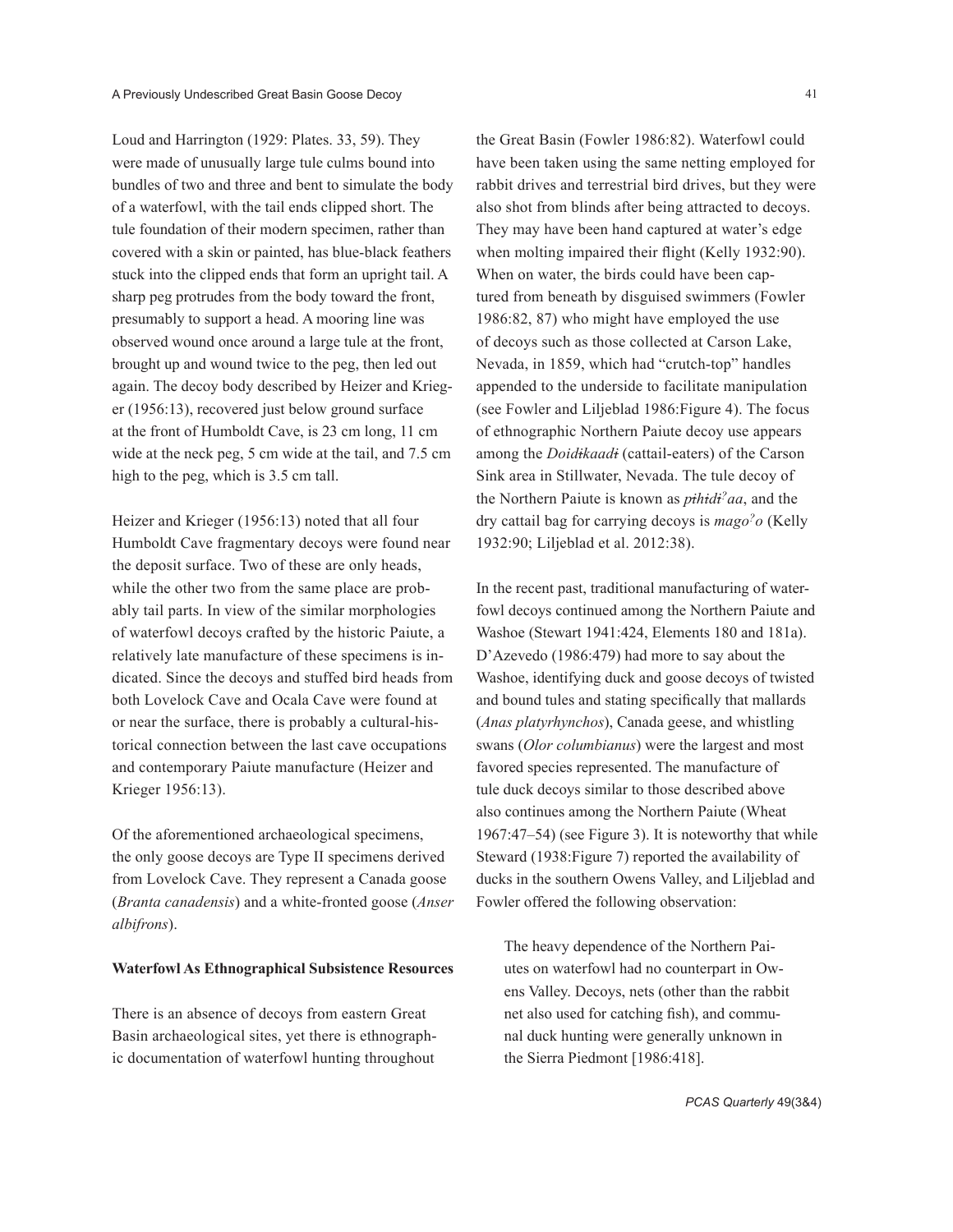Ethnographic examples of decoy manufacture, however, are not restricted to the western Great Basin. Specimens identified as "grass-stuffed geese" were described by Palou for Costanoans at San Pablo Creek on San Francisco Bay in 1776 (Bolton 1926:2, 341; cf., Heizer and Krieger 1956:76; see also Margolin 1978:38–40). Kroeber (1932:390) described stuffed geese and duck decoys manufactured by the River Patwin as well as by the Wintun (Kroeber 1925:359). He also noted that the Maidu used live goose decoys (Kroeber 1925:410). An illustration in Heizer and Elsasser (1980:68, Figure 39) suggests Pomo use of decoys.

Pigeons were mimicked by skin- or feather-covered decoys among the Yokuts (Holmes 1902:61; Latta 1977:492, 495). A review of the culture element distribution (CED) lists for the Pomo and southern California peoples omits reference to decoys, apparently because the question was not posed. However, seven of the 25 lists do carry affirmative statements of decoy use. Entries in these lists are often nonspecific and refer to the fact that "stuffed bird skins were used as decoys." References in the CEDs to decoy use include the Southern Sierra Nevada (Yokuts, Tübatulabal, Kawaiisu, Owens Valley Paiute) (Driver 1937:62), Northern and Gosiute Shoshoni (Bannock, Promontory Point) (Steward 1943:295), Nevada Shoshoni (Battle Mountain Shoshoni) (Steward 1941:224), Northern Paiute (Tasiget, Kuiui dokado, Kupu, Toe dokado, Tovusi dokado, Pakwi dokado, Pakwi, Washoe, Tago Toka, Kidu dokado) (Stewart 1941:Element 180; 424), Northeastern California (Tule Lake Modoc, Valley Maidu) (Voegelin 1942:53), Plateau (Umatilla, Lower Carrier, Kutenai) (Ray 1942:122), and the Central Sierra (North Fork Mono, San Joaquin Yokuts, Plains Miwok, Northern Miwok) (Aginsky 1943:397). For the southern Sierra Nevada region, Driver (1937:62) reported the presence of "stuffed bird skins, floating," for four valley Yokuts bands (Nutunutu, Tachi, Chunut, and Yaulmani), as well as for the Tübatulabal, the Kawaiisu, and, interestingly, for the Owens Valley Paiute.

Heizer and Krieger (1956:76) speculated that since Steward's CED studies of the Nevada Shoshoni (1941) and the Northern and Gosiute Shoshoni (1943) show decoys as unknown or doubtfully present in the eastern Great Basin, then the trait is a special western Great Basin element "…with closest parallels to central California."6 The widely spread distribution of waterfowl decoys indicated above does not allow identification of a point of origin.

## **Summary**

Drawing on ethnological data and observing the general condition and construction of the ECM specimen, we infer that it is probably meant to represent a goose, is of relatively recent manufacture, and may be of Washoe origin, directly or indirectly influenced by Northern Paiute technology. The ethnohistoric literature does not document waterfowl hunting utilizing goose decoys, although such decoys are known from the archaeological record and may have derived from the Type 1I style noted above for Lovelock Cave (see Loud and Harrington 1929).

## **End Notes**

1. This article stemmed from a visit by both authors to the Eastern California Museum during a fly fishing trip in the eastern Sierra ca. 1987. Frank Fenenga passed away in 1994.

2. It is not clear what techniques of avifaunal analyses were performed at Lovelock Cave, and in the absence of uniform application of screening techniques, results may be somewhat indiscriminate. The avifaunal list from Danger Cave reflects only feathers recovered from the deposit (Jennings 1957:Appendix C).

3. Canvasback duck faunal remains are not known from Lovelock Cave (Loud and Harrington 1929:37), but they are represented at Humboldt Cave (Heizer and Krieger 1956:107).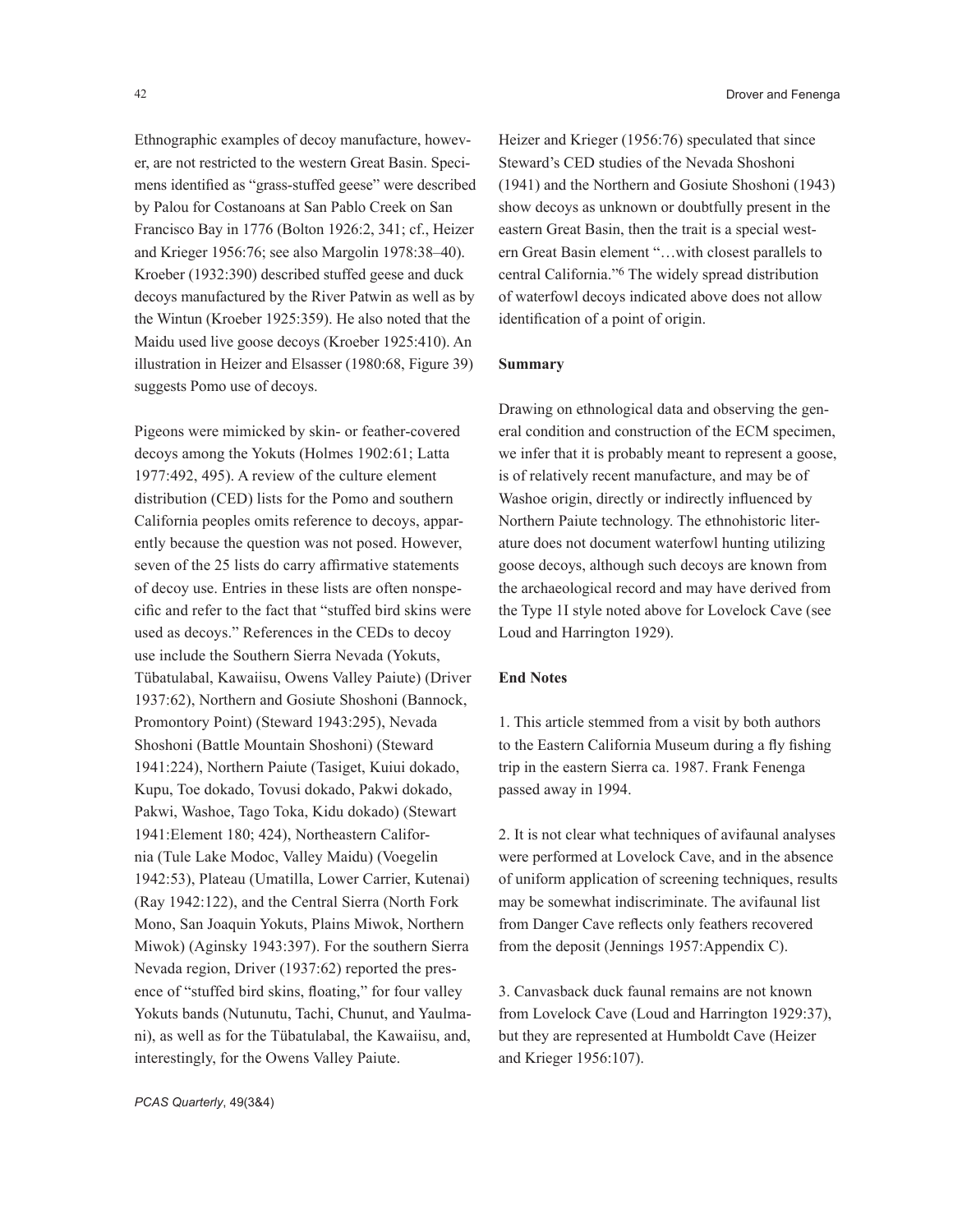4. Of these specimens, Canada goose, pintail, and American merganser are represented in the larger faunal collection of Lovelock Cave.

5. While American coot (mud hen) remains are not present in the Lovelock Cave faunal assemblage, they are represented at Humboldt Cave (Heizer and Krieger 1956:107). Description of the larger faunal assemblage from Ocala Cave is absent (Loud and Harrington 1929).

6. It is unclear how Heizer and Krieger interpreted these entries as an absence of waterfowl decoy technology. Steward (1941:224) noted that among the Nevada Shoshone, "ducks were rare in most parts of Shoshoni territory. Stuffed decoys were used occasionally. The 'birdskins over-head' is a complete duckskin mask worn by the hunter who swims among ducks, seizes their legs and pulls them underwater." Also see Steward (1943:295) for the Nevada Shoshoni and for the Northern and Gosiute Shoshoni.

# **Acknowledgments**

Barbara Baker is thanked for the early editing and typing of this manuscript. Joe Cramer provided impressive pen and ink illustrations. The anonymous reviewers are thanked for their helpful comments, editing, and organization.

# **References Cited**

Aginsky, Bernard W.

1943 Culture Element Distributions: XXIV, Central Sierra. *Anthropological Records* 8(4). University of California Press, Berkeley and Los Angeles.

Aikens, Melvin C.

1970 *Hogup Cave*. University of Utah Anthropological Papers 93. University of Utah Press, Salt Lake City.

Bolton, Herbert E. (editor)

1926 *Historical Memoirs of New California, by Fray Francisco Palou*. 4 vols. University of California Press, Berkeley.

d'Azevedo, Warren L.

1986 Washoe. In *Great Basin*, Handbook of North American Indians, Vol. 11, edited by Warren L. d'Azevedo, pp. 466–498. William C. Sturtevant, general editor, Smithsonian Institution, Washington, D.C.

Driver, Harold E.

- 1937 Culture Element Distributions: VI, Southern Sierra Nevada. *Anthropological Records* 1(2). University of California Press, Berkeley.
- Drover, Christopher E., Henry C. Koerper, and Paul E. Langenwalter II
- 1983 Early Holocene Human Adaptation on the Southern California Coast: A Summary Report of Investigations at the Irvine Site (CA-ORA-64), Newport Bay, Orange County, California. *Pacific Coast Archaeological Society Quarterly* 19(3&4):1–84.

Fowler, Catherine S.

1986 Subsistence. In *Great Basin*, Handbook of North American Indians, Vol. 11, edited by Warren L. d'Azevedo, pp. 64–97. William. C. Sturtevant, general editor, Smithsonian Institution, Washington, D.C.

Fowler, Catherine S., and Sven Liljeblad

1986 Northern Paiute. In *Great Basin*, Handbook of North American Indians, Vol. 11, edited by Warren L. d'Azevedo, pp. 435–465. William. C. Sturtevant, general editor, Smithsonian Institution, Washington, D.C.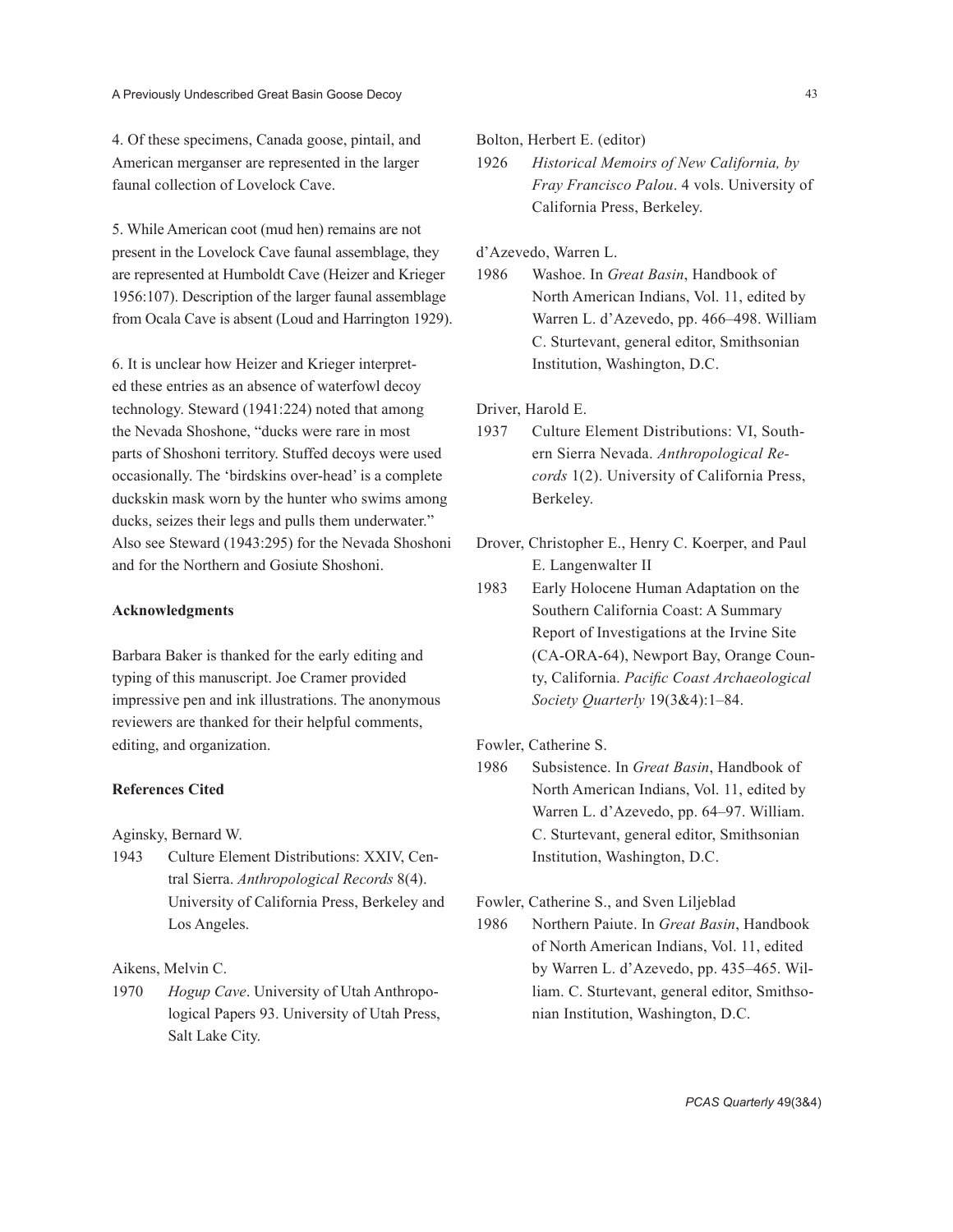44 Drover and Fenenga

# Grosscup, Gordon L.

1960 The Culture History of Lovelock Cave, Nevada. *Reports of the University of California Archaeological Survey* No. 52. Department of Anthropology, University of California, Berkeley.

# Heizer, Robert F., and Albert B. Elsasser

- 1980 *The Natural World of the California Indians*. University of California Press, Berkeley.
- Heizer, Robert F., and Alex D. Krieger
- 1956 The Archaeology of Humboldt Cave, Churchill County, Nevada*. University of California Publications in American Archaeology and Ethnology* 47(1). University of California, Berkeley.

# Holmes, William H.

1902 *Anthropological Studies in California*. Annual Report of the Board of Regents of the Smithsonian Institution Showing the Operations, Expenditures, and Conditions of the Institution for the Year 1900:155–187. Government Printing Office, Washington, D.C.

Jennings, Jesse D.

1957 *Danger Cave*. University of Utah Anthropological Papers No. 27. University of Utah Press, Salt Lake City.

# Kelly, Isabel T.

1932 Ethnography of the Surprise Valley Paiute*. University of California Publications in American Archaeology and Ethnology* 31(3). University of California Press, Berkeley.

## Kroeber, Alfred L.

1925 *Handbook of the Indians of California*. Bureau of American Ethnology Bulletin 78. Government Printing Office, Washington, D.C.

1932 The Patwin and Their Neighbors. *University of California Publications in American Archaeology and Ethnology* 29(4). University of California Press, Berkeley.

# Latta, Frank F.

1977 *Handbook of Yokuts Indians*. Bear State Books, Santa Cruz, California.

# Liljeblad, Sven, and Catherine S. Fowler

- 1986 Owens Valley Paiute. In *Great Basin,* Handbook of North American Indians, Vol. 11, edited by Warren L. d'Azevedo, pp. 412–434. William. C. Sturtevant, general editor, Smithsonian Institution, Washington, D.C.
- Liljeblad, Sven, Catherine S. Fowler, and Glenda Powell
- 2012 *Northern Paiute-Bannock Dictionary*. University of Utah Press, Salt Lake City.

# Loud, Llewellyn L., and Mark R. Harrington

1929 Lovelock Cave. *University of California Publications in American Archaeology and Ethnology* 25(1). University of California Press, Berkeley.

## Margolin, Malcolm

1978 *The Ohlone Way*. Heyday Books, Berkeley.

#### Nevada Legislature

2013 Nevada Facts and State Emblems. Electronic document, http://www.leg.state.nv.us/General/NVFacts/, accessed February 2014.

## Ray, Verne F.

1942 Culture Element Distributions: XXII, Plateau. *Anthropological Records* 8(2). University of California Press, Berkeley.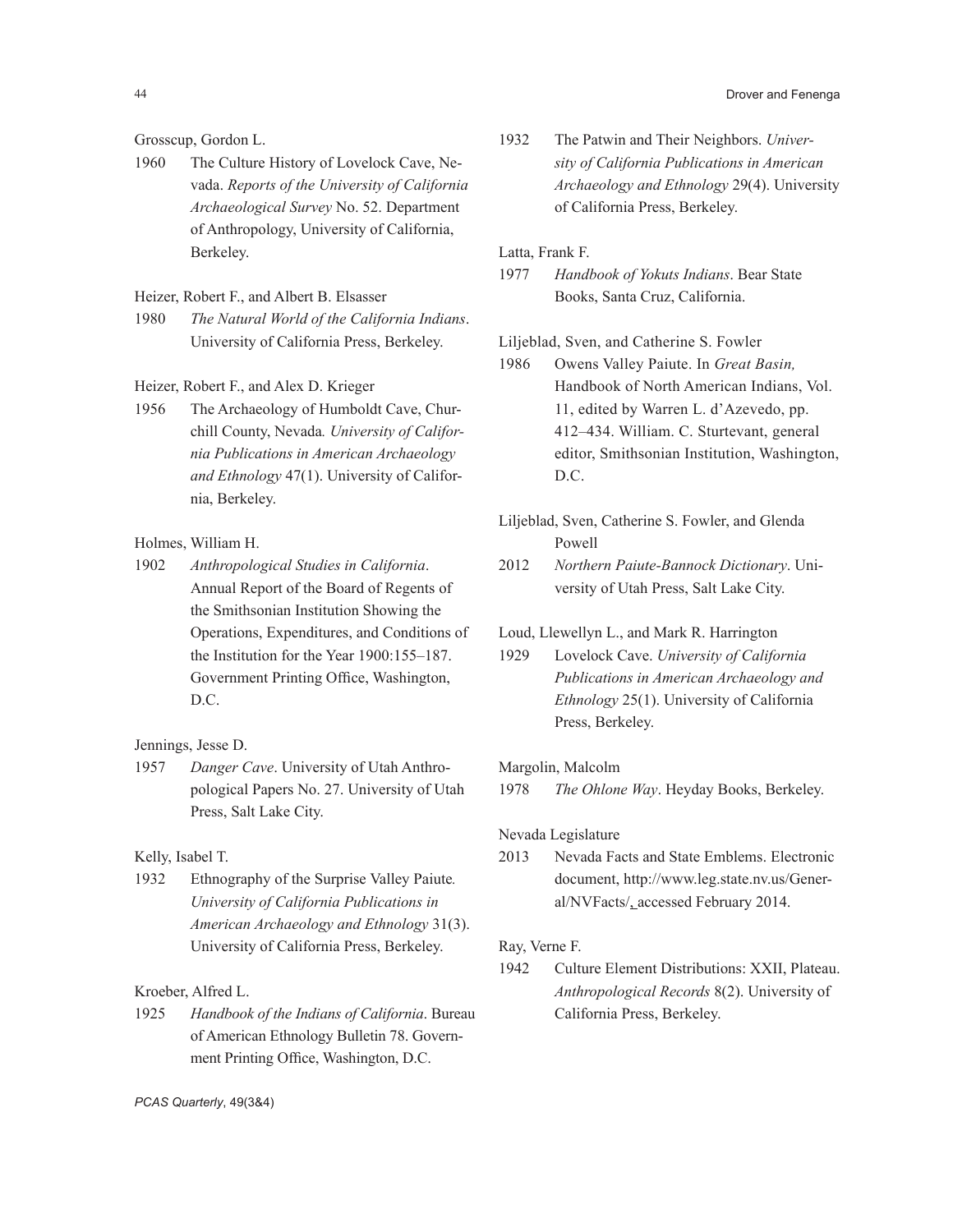Steward, Julian H.

- 1938 *Basin-Plateau Aboriginal Sociopolitical Groups*. Bureau of American Ethnology Bulletin 120. United States Government Printing Office, Washington, D.C.
- 1941 Culture Element Distributions: XIII, Nevada Shoshone. *Anthropological Records* 4(2). University of California Press, Berkeley and Los Angeles.
- 1943 Culture Element Distributions: XXIII, Northern and Gosiute Shoshone. *Anthropological Records* 8(3). University of California Press, Berkeley and Los Angeles.

Stewart, Omer C.

1941 Culture Element Distributions: XIV, Ute-Southern Paiute. *Anthropological Records* 6(4). University of California Press, Berkeley and Los Angeles.

Taylor, Sharon Lee

1985 Paiute Family Keeps Tradition Alive. *Native American Annual* 1:17.

Tuohy, Donald R., and L. Kyle Napton

1986 Duck Decoys from Lovelock Cave, Nevada, Dated by 14C Accelerator Mass Spectrometry. *American Antiquity* 51(4):813–816.

Voegelin, Erminie W.

1942 Culture Element Distributions: XX, Northeast California. *Anthropological Records* 7(2). University of California Press, Berkeley and Los Angeles.

Wheat, Margaret M.

1967 *Survival Arts of the Primitive Paiutes*. University of Nevada Press, Reno.